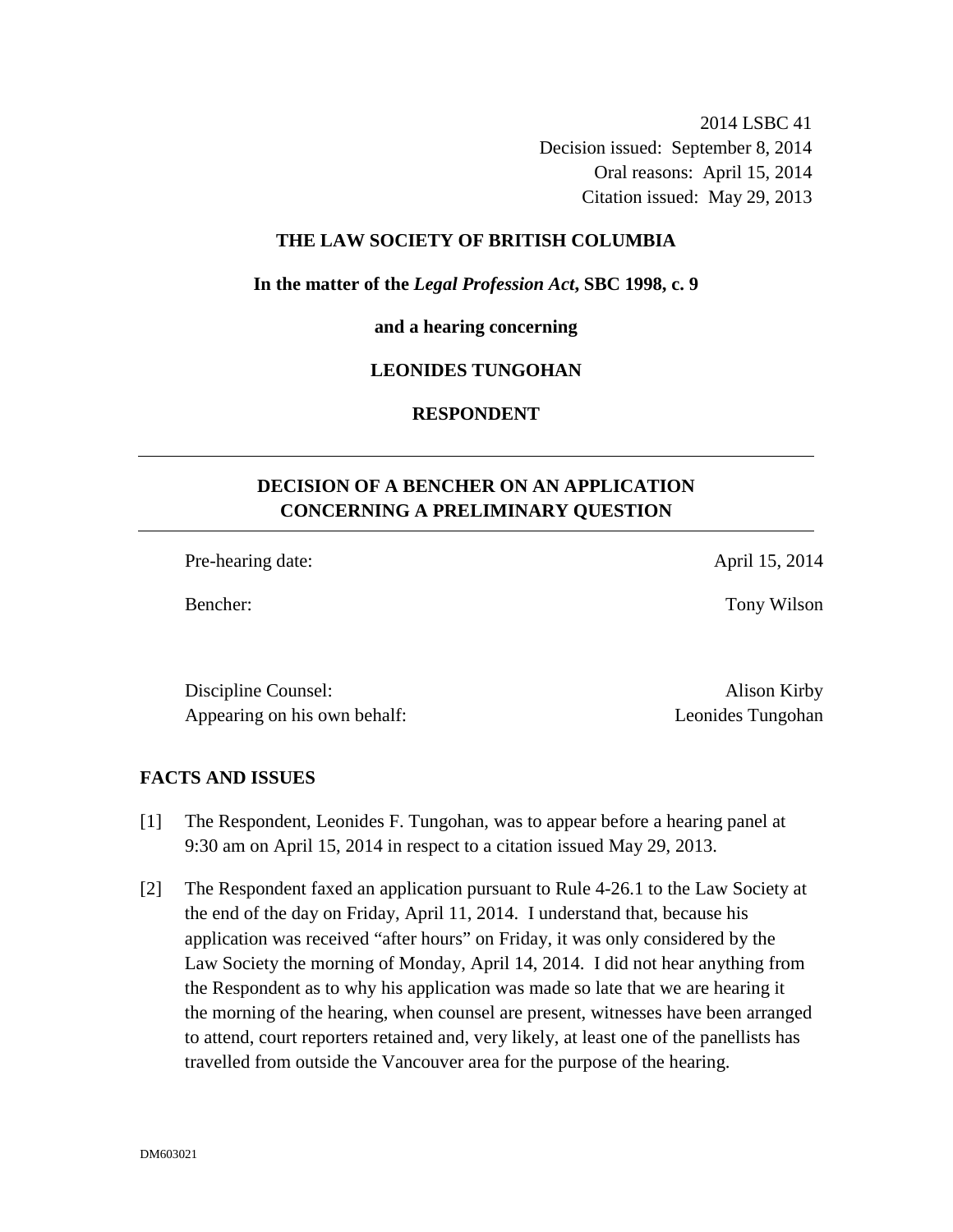- [3] The Respondent submitted the following questions for determination prior to the hearing, as follows:
	- (a) to seek relief as a point of law, whether the Law Society of British Columbia is precluded from issuing a citation to inquire into the truth of the allegations under paragraphs  $3(a)$ ,  $3(b)$ , (c) [sic],  $3(d)$ ,  $3(e)$ ,  $3(f)$ ,  $3(g)$ ,  $3(h)$ ,  $3(i)$ ,  $3(i)$ ,  $3(k)$ ,  $3(l)$ ,  $3(m)$ ,  $3(n)$ ,  $3(o)$ ,  $3(p)$ ,  $3(q)$ ,  $4(a)$ ,  $4(b)$ ,  $4(c)$ , 4(d), 4(e), 4(f) and 5 on account of abuse of process, *res judicata,* and violation of procedural fairness;
	- (b) to ask for clarification of the phrase "May 2011" as alleged in paragraph 3 of the citation;
	- (c) to determine the legal import and effect of the acceptance of the "the [sic] referral of the G complaint from the Investigations, Monitoring  $\&$ Enforcement (Professional Conduct) Department for inclusion in the Respondent's practice standards file";
	- (d) to determine the legal import and effect of the acceptance of the referral of the Auditor's Report by the Practice Standards Committee;
	- (e) to determine compliance with Rule  $4-25(2)$  and Rule  $4-25(3)$  of the Rules; and
	- (f) To prevent roving inquiry.
- [4] In the alternative, the Respondent sought to make a preliminary application pursuant to Rule 4-16.2 of the Rules that allegations contained in paragraphs 1,  $1(a)$ ,  $1(b)$ ,  $1(c)$   $1(d)$  and 2 in the citation be determined in a separate hearing.
- [5] The Law Society submitted its response to the Respondent's submission by memo dated April 14, 2014. The Respondent provided a reply dated April 15, 2014.
- [6] Paragraph 1(b) of the Respondent's submission was clarified by the Law Society (it appeared to be a typographical mistake with respect to a date).
- [7] Upon hearing the position of the Respondent, the essential thrust of his argument was that certain allegations in the citation had already been ruled upon, and that to rule upon them again before a formal hearing panel would amount to *res judicata*, an abuse of process and a violation of procedural fairness.
- [8] Without commenting upon the validity of the allegations contained in the citation, they involved alleged breaches of the Law Society's accounting rules respecting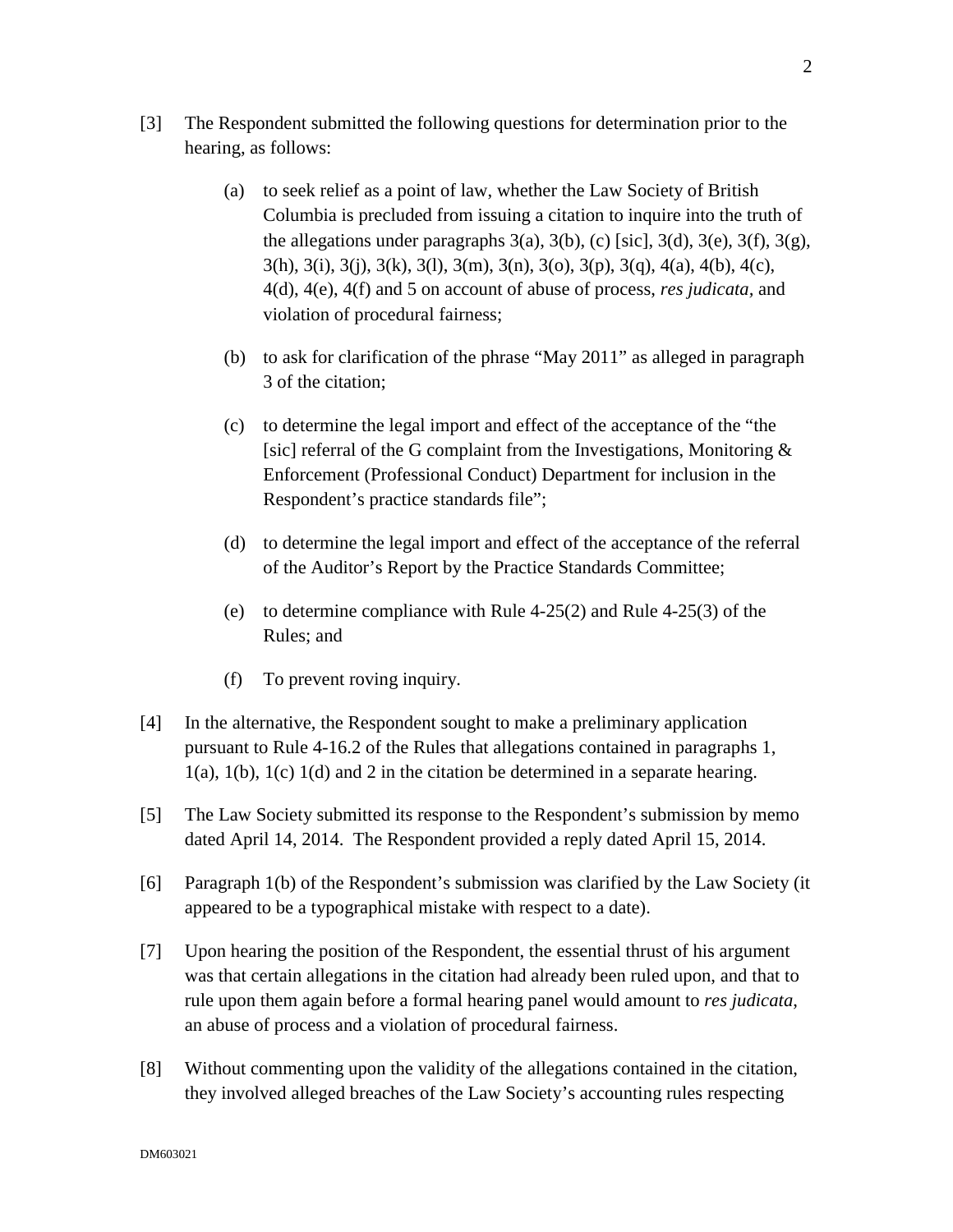trust funds; failure to comply with Law Society rules with respect to the rendering of bills before trust monies can be applied to fees (there were 18 such allegations); and failure to report a judgment against him to the Law Society, as required under the Law Society Rules.

[9] Each of the allegations contained in the citation would be matters about which evidence would be adduced during the hearing by the Law Society, which evidence the Respondent could challenge within the hearing process. In other words, the Respondent was in the position of making argument before the hearing panel that the Law Society was wrong on one or more of the allegations, or submitting that the Law Society could not prove its case against the Respondent.

### **DECISION**

- [10] The Respondent believed that a judgment had already been made by the Practice Standards Committee with respect to paragraphs  $3(a)$  to  $(q)$ ,  $4(a)$  to  $(f)$  and 5 of the citation. I determined that the Respondent had not been "judged" on those allegations.
- [11] At the outset, I agree with discipline counsel that the Chambers Bencher does not have the jurisdiction to rescind an allegation contained in a citation. The Discipline Committee directed that the citation be issued. It is for either the Discipline Committee to rescind it pursuant to Rule 4-13(2) or the hearing panel to dismiss any of the allegations pursuant to section 38(4)(a) of the *Legal Profession Act*.
- [12] It was the Respondent's position is that it would be an abuse of process to permit a hearing on the allegations contained in the citation on the grounds that the accounting matters had already been considered and determined by the Investigation, Monitoring and Enforcement Group, the compliance auditor and/or the Practice Standards Committee. Although the Respondent made reference to *Danyluk v. Ainsworth Technologies Inc*, 2001 SCC 44, he did not provide a copy of the case to me. He certainly could have argued the applicability of this case to the hearing panel, and may still do so.
- [13] I agree with discipline counsel that there have been no prior judicial or quasijudicial proceedings at which findings of fact or law have been made on issues similar to the issues on which the hearing panel would be asked to rule, which would give rise to the application of the doctrines of abuse of process or *res judicata*. The Respondent is confusing the roles of the Practice Standards Committee and the auditor. Neither the auditor, nor anyone that the Respondent has had dealings with within the Law Society, is an adjudicative body capable of